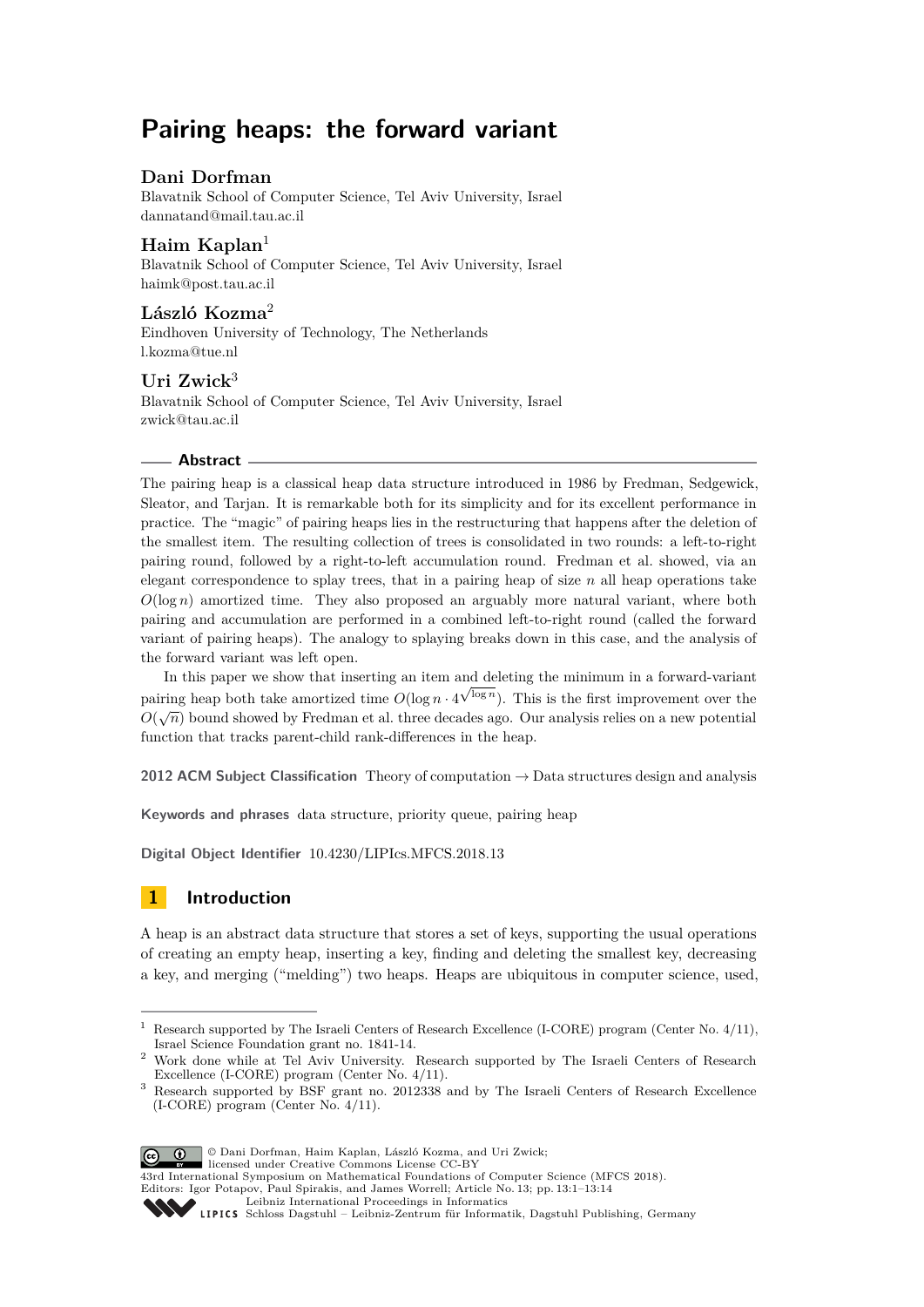#### **13:2 Pairing heaps: the forward variant**

for instance, in Dijkstra's shortest path algorithm and in the Jarník-Prim minimum spanning tree algorithm (see e.g., [\[5\]](#page-12-0)). Heaps are typically implemented as trees (binary or multiary), where each node stores a key, and no key may be smaller than its parent-key.

The pairing heap, introduced by Fredman, Sedgewick, Sleator, and Tarjan [\[9\]](#page-12-1), is a popular heap implementation that supports all operations in  $O(\log n)$  amortized time. It is intended to be a simpler, *self-adjusting* alternative to the Fibonacci heap [\[10\]](#page-12-2), and has been observed to have excellent performance in practice [\[27,](#page-13-1) [23,](#page-13-2) [20,](#page-13-3) [22\]](#page-13-4). Despite significant research, the exact complexity of pairing heap operations is still not fully understood [\[9,](#page-12-1) [8,](#page-12-3) [14,](#page-13-5) [24,](#page-13-6) [6,](#page-12-4) [17,](#page-13-7) [18\]](#page-13-8).

**Self-adjusting data structures.** Many of the fundamental heap- and tree- data structures in the literature are designed with a certain "good structure" in mind, which guarantees their efficiency. Binary search trees, for instance, need to be (more or less) balanced in order to support operations in  $O(\log n)$  time. In the case of heaps, a reasonable goal is to keep node-degrees low, as it is costly to delete a node with many children. Maintaining a tree structure in such a favorable state at all times requires considerable book-keeping. Indeed, data structures of this flavor (AVL-trees [\[1\]](#page-12-5), red-black trees [\[2,](#page-12-6) [11\]](#page-12-7), Binomial heaps [\[29\]](#page-13-9), Fibonacci heaps [\[10\]](#page-12-2), etc.) store structural parameters in the nodes of the tree, and enforce strict rules on how the tree may evolve.

By contrast, pairing heaps and other *self-adjusting* data structures store no additional information besides the keys and the pointers that represent the tree itself. Instead, they perform local re-adjustments after each operation, seemingly ignoring global structure. Due to their simplicity and low memory footprint, self-adjusting data structures are appealing in practice. Moreover, self-adjustment allows data structures to *adapt* to various usage patterns. This has led, in the case of search trees, to a rich theory of instance-specific bounds (see e.g., [\[26,](#page-13-10) [15\]](#page-13-11)). The price to pay for the simplicity and power of self-adjusting data structures is the complexity of their analysis. With no rigid structure, self-adjusting data structures are typically analysed via potential functions that measure, informally speaking, how far the data structure is from an ideal state.

The standard analysis of pairing heaps [\[9\]](#page-12-1) borrows the potential function developed for splay trees by Sleator and Tarjan [\[26\]](#page-13-10). This technique is not directly applicable to other variants of pairing heaps. There is a large design space of self-adjusting heaps similar to pairing heaps, yet, we currently lack the tools to analyse their behavior (apart from isolated cases). We find it a worthy task to develop tools to remedy this situation.

**Description of pairing heaps.** A pairing heap is built as a single tree with nodes of arbitrary degree. Each node is identified with a key, with the usual min-heap condition: every (non-root) key is larger than its parent key.

The heap operations are implemented using the unit-cost *linking* primitive: given two nodes *x* and *y* (with their respective subtrees),  $\text{link}(x, y)$  compares *x* and *y* and lets the greater of the two become the leftmost child of the smaller.

The delete-min operation works as follows. We first delete (and return) the root *r* of the heap (i.e., the minimum), whose children are  $x_1, \ldots, x_k$ . We then perform a left-to-right pairing round, calling  $\text{link}(x_{2i-1}, x_{2i})$  for all  $i = 1, \ldots, \lfloor k/2 \rfloor$ . The resulting roots are denoted  $y_1, \ldots, y_{\lceil k/2 \rceil}$ . (Observe that if *k* is odd, the last root is not linked.) Finally, we perform a right-to-left accumulate round, calling  $\text{link}(p_i, y_{i-1})$  for all  $i = \lceil k/2 \rceil, \ldots, 2$ , where  $p_i$  is the minimum among  $y_i, \ldots, y_{\lceil k/2 \rceil}$ . We illustrate this process in Figure [1.](#page-4-0)

The other operations are straightforward. In decrease-key, we cut out the node whose key is decreased (together with its subtree) and link it with the root. In insert, we link the new node with the root. In meld, we link the two roots.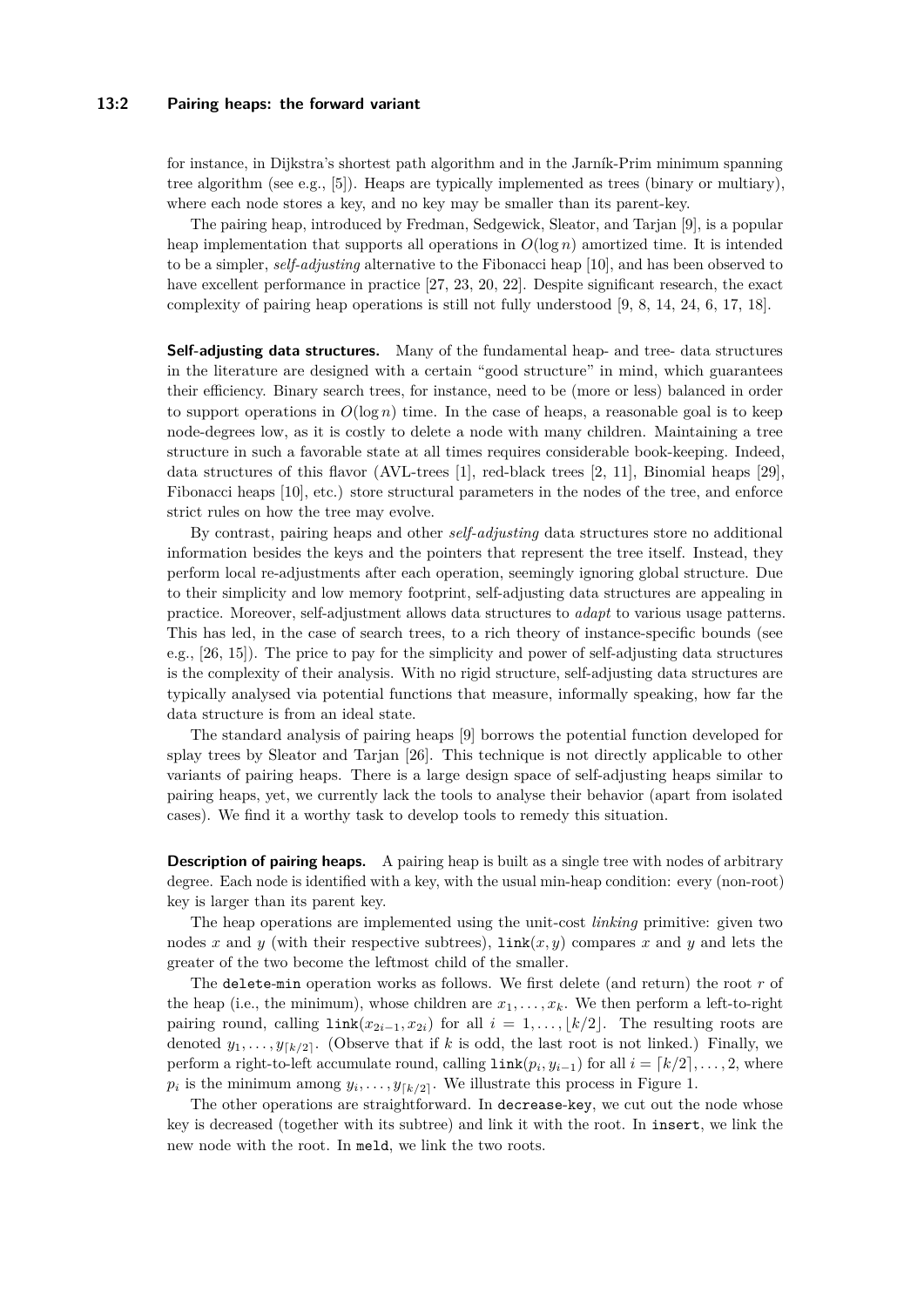Fredman et al. [\[9\]](#page-12-1) showed that the amortized time of all operations is  $O(\log n)$ . They also conjectured that, similarly to Fibonacci heaps, the amortized time of decrease-key is in fact constant. This conjecture was disproved by Fredman [\[8\]](#page-12-3), who showed that in certain sequences, decrease-key requires  $\Omega(\log \log n)$  time. In fact, the result of Fredman holds for a more general family of heap algorithms. Iacono and Özkan [\[17,](#page-13-7) [16\]](#page-13-12) gave a similar lower bound for a different generalization<sup>[4](#page-2-0)</sup> of pairing heaps. Assuming  $O(\log n)$  time for decrease-key, Iacono [\[14\]](#page-13-5) showed that insert takes constant amortized time. Pettie [\[24\]](#page-13-6) proved that both √ decrease-key and insert take  $O(4^{\sqrt{\log \log n}})$  time. Improving these trade-offs remains a challenging open problem.

**Pairing heap variants.** We refer to the pairing heap data structure described above as the *standard* pairing heap. Fredman et al. [\[9\]](#page-12-1) also proposed a number of variants that differ in the way the heap is consolidated during a delete-min operation.

We describe first the *forward variant*, which is the main subject of this paper (in the original pairing heap paper this is called the *front-to-back variant*). The pairing round in the forward variant is identical to the standard variant, resulting in roots  $y_1, \ldots, y_t$ , where  $t = \lfloor k/2 \rfloor$ , and *k* is the number of children of the deleted root. In the forward variant, however, we perform the second round also from left to right: for all  $i = 1, \ldots, t - 1$ , we call  $\text{link}(p_i, y_{i+1})$ , where  $p_i$  is the minimum among  $y_1, \ldots, y_i$ . Occasionally we refer to  $p_i$  as the current *left-to-right minimum*. See Figure [1](#page-4-0) for an illustration. What may seem like a minor change causes the data structure to behave differently. Currently, the forward variant appears to be much more difficult to analyse than the standard variant.

The implementation of the forward variant is arguably simpler. The two passes can be performed together in a single pass, using only the standard *leftmost child* and *right sibling* pointers. In fact, it is possible to implement the two rounds in one pass also in the standard variant. To achieve this, we need to perform both the pairing and accumulation rounds *from right to left*. As shown by Fredman et al. [\[9\]](#page-12-1), this can be done with a slightly more complicated link structure, and the original analysis goes through essentially unchanged. Regardless of the low-level details, it remains the case that of the two most natural pairing heap variants one is significantly better understood than the other.

Yet another variant described by Fredman et al. [\[8\]](#page-12-3) is the *multipass* pairing heap. Here, instead of an accumulation round, repeated pairing rounds are executed, until a single root remains. For multipass pairing heaps, the bound of  $O(\log n \cdot \log \log n / \log \log \log n)$  was shown  $[9]$  on the cost of a <code>delete-min. $^5$  $^5$ </code>

Fredman et al. [\[9\]](#page-12-1) also describe what we could call the *arbitrary pairing and linking* variant. Here, before performing the initial pairing round, the roots may be arbitrarily reordered. After the pairing round, arbitrary pairs of roots (not necessarily neighbors) are linked, until there is a single root left. For this general case (that subsumes all previous variants) Fredman et al. [\[9\]](#page-12-1) show a tight<sup>[6](#page-2-2)</sup>  $\Theta(\sqrt{n})$  amortized bound for delete-min. Even in the special case of the forward variant, the  $O(\sqrt{n})$  upper bound has never been improved.

Our main result is the following.

<span id="page-2-0"></span><sup>4</sup> Both results are rather subtle, for instance, it is not clear whether decrease-key remains costly in an implementation where we cut an affected node only if its decreased key is smaller than that of its parent.

<span id="page-2-1"></span><sup>5</sup> A recently claimed improvement by Pettie [\[25\]](#page-13-13) would reduce this to an almost, but not quite, logarithmic bound. The result of Pettie has, in some sense, inspired our results.

<span id="page-2-2"></span><sup>6</sup> It is not clear how efficient this strategy is if we only allow link operations between neighboring siblings.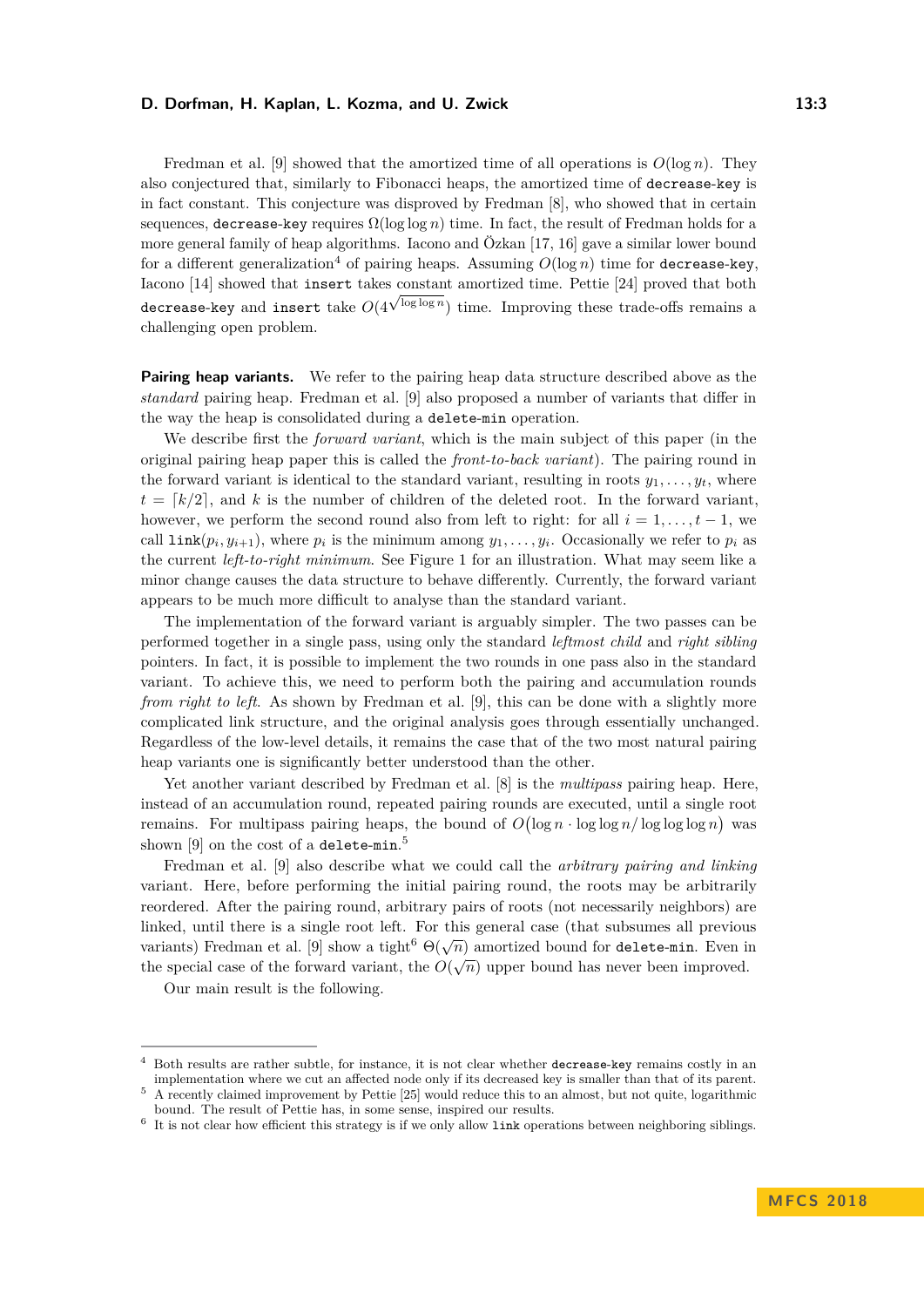<span id="page-3-0"></span>▶ Theorem 1. In the forward variant of pairing heaps, the amortized costs of delete-min and insert are  $O(\log n \cdot 4^{\sqrt{\log n}})$ , where *n* is the number of items in the heap when the operation *is performed.*

The result holds for sequences of insert and delete-min operations arbitrarily intermixed. starting from an empty heap. Note that an insert operation performs a single link, its worst-case cost is therefore constant.

The quantity in the running time is asymptotically smaller than  $n^{\varepsilon}$ , for all  $\varepsilon > 0$ . We remark that the  $4^{\sqrt{\log n}}$  term grows much faster than the  $\log n$  term, as for arbitrary constants  $c, d > 1$  it holds that  $c^{\sqrt{\log n}} = \omega(\log^d n)$ .

Besides the concrete result (heaps with proven logarithmic cost are known, afterall), the contribution of our paper is in the development of a new, fairly general potential function, that may have further applications.

There has been significant further work in designing heap data structures, with the goal of finding a simpler alternative to Fibonacci heaps, matching, or almost matching their theoretical guarantees (e.g., [\[27,](#page-13-1) [19,](#page-13-14) [7,](#page-12-8) [12,](#page-12-9) [13,](#page-12-10) [4\]](#page-12-11)). These heaps are typically more complicated than pairing heaps. Moreover, they are not self-adjusting, i.e., they store extra information at the nodes, are thus out of the scope of this paper.

**Splaying and sorting.** There is a standard representation of multi-way rooted trees as binary trees ([\[21,](#page-13-15) § 2.3.2], [\[9\]](#page-12-1)), by renaming the *leftmost child* and *right sibling* pointers as *left child* and *right child*. (See Figure [1.](#page-4-0)) In this binary tree representation, the restructuring performed when we delete the minimum from a pairing heap closely resembles the restructuring performed by an access to an item in a splay tree. The correspondence is sufficiently close that the proof of logarithmic access cost in splay trees [\[26\]](#page-13-10) also goes through for the pairing heap. (We note that this correspondence is far from trivial: one has to relabel some nodes and swap their left and right children in the analysis to make it work; we refer to the original pairing heap paper [\[9\]](#page-12-1) for details.)

In case of the forward variant, the analogy with splay trees breaks down, with no apparent way to fix it. The reason is that the accumulation round of the forward variant may reverse the ordering of large groups of consecutive neighbors. In splay-view, this has the effect of turning long portions of the search path upside-down, something known to be notoriously hard to analyse, see [\[28,](#page-13-16) [3\]](#page-12-12).

There is a close link between heaps and sorting. The ancestor-descendant relationship in a heap captures everything we know about the order of the keys at a certain time. A sequence of delete-mins in a pairing heap (or in any other heap, for that matter), can be seen as transitioning from the current partial order towards the total order, i.e., sorting. (More precisely, we have here a special kind of selection-sort, in which only candidate minima are ever compared.) It would then be natural for the potential function to capture some measure of "sortedness" of the heap, for example, the entropy of the partial order or some other quantity related to the number of linear extensions. In general, as observed by Pettie [\[24\]](#page-13-6), this is far from being the case for the splay potential.

The potential function in the classical analysis of splay trees is equal to the sum of the logarithms of subtree-sizes of all nodes in the tree. A subtree in the splay-view corresponds, in the heap-view, to the set of subtrees of a node and all of its right siblings (Figure [1\)](#page-4-0). It is far from intuitive why such a quantity would be useful in analysing pairing heaps. In particular, this potential function does not distinguish between left and right children in the splay-view, even though, in the heap-view, they play different roles: one is a provably larger key, and the other is (so far) incomparable. It may seem that, implicitly, the splay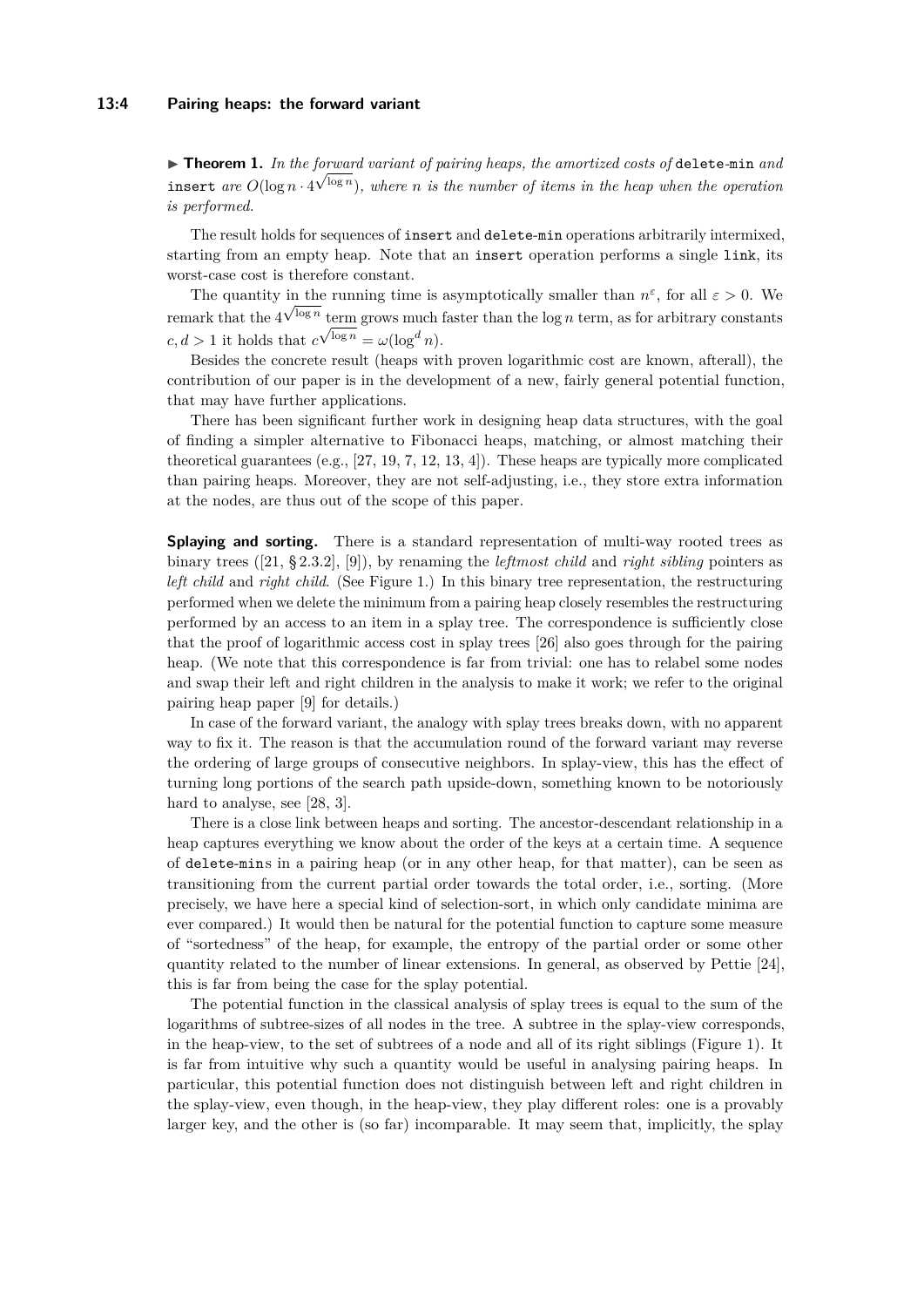<span id="page-4-0"></span>

**Figure 1** Pairing heap delete-min operation. Left: heap-view, right: binary tree-view (splayview). From top to bottom: (i) initial heap, (ii) deleting the root and a left-to-right pairing round, (iii) standard variant, resulting heap after right-to-left accumulation round, (iv) forward-variant, resulting heap after left-to-right accumulation round. Circled numbers are keys, letters indicate arbitrary subtrees. Observe that the forward variant (iv) reverses the ordering of the siblings with keys 2,6,5.

potential assumes that the left-to-right ordering of siblings (in heap-view) is, to some extent, correlated with the sorted order. We argue that such an assumption is reasonable for the standard variant of pairing heaps, but not for the forward variant (since the accumulation round of the forward variant frequently reverses blocks of consecutive siblings).

As a simple example, consider either the standard or the forward variant, and look at a group of consecutive siblings  $x_1, x_2, \ldots, x_k, y$  (arbitrarily shuffled), of which *y* is the smallest. Suppose, for simplicity, that these nodes interact with each other *only in pairing rounds*, i.e., the minimum of the accumulation round always comes from "outside the group", and does not change within the group. Assume also that, in each pairing round following a deletion of the parent of the group, *y* gains one node from the group as its new leftmost child.

If  $x_i$  and  $x_j$  both become children of *y*, and  $x_i$  is to the left of  $x_j$ , then  $x_i$  became the child of  $y$  in a later round than  $x_j$ , having "survived" more rounds (winning the links it took part in) at the same level as *y*. This fact is an indication that  $x_i$  may be smaller than  $x_j$ .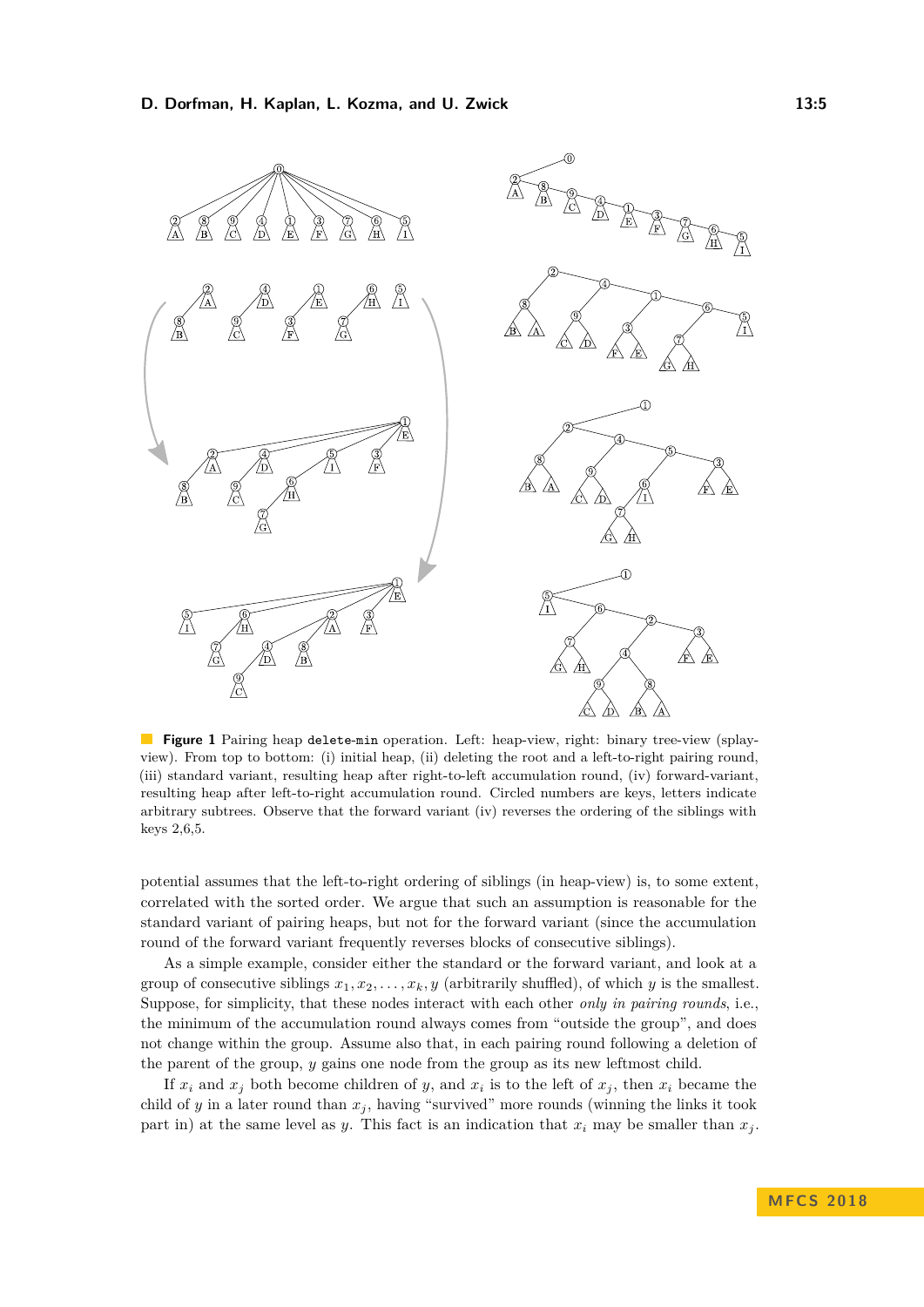#### **13:6 Pairing heaps: the forward variant**

When  $y$  is eventually deleted, the standard variant will preserve the order of its children, whereas the forward variant will reverse it (assuming again, that there is no minimum-change within the group during the accumulation round).

There are limits to this intuition, and it is easy to construct examples that break it. Nonetheless, this interpretation suggests that we analyse the forward variant by somehow directly using the order-information, instead of trying to infer it from the tree structure. This motivates our potential function in § [2.](#page-5-0)

The intuition described earlier also hints at why the standard variant of pairing heaps may in fact be faster than the forward variant. If the left-to-right ordering of siblings is indeed the increasing order, then a right-to-left accumulate round is vastly more efficient then a left-to-right round. (The former immediately achieves the sorted order, whereas the latter merely finds the minimum.) On the other hand, in this case, the left-to-right round also reverses the order of siblings, making it optimal for the subsequent round. This intuition is consistent with our experiments that show the forward-variant to be somewhat slower<sup>[7](#page-5-1)</sup> than the standard variant. However, the possibility that the forward-variant also has logarithmic cost has not been ruled out.

It remains an interesting open question to determine the exact complexity of the forward variant, and to characterize the types of instances on which it may outperform the standard variant. We also leave open the question whether decrease-key may take  $o(\log n)$  time in this variant, noting that the lower bound of Fredman [\[8\]](#page-12-3) applies to this case, whereas the upper bound of Pettie [\[24\]](#page-13-6) does not.

More importantly, one can hope that new techniques for the analysis of pairing heaps will find their way to the analysis of splay trees and other dynamic search tree algorithms. Splaying and its variants pose some of the most intriguing and central open questions of the field, such as the dynamic optimality conjecture [\[26,](#page-13-10) [15\]](#page-13-11).

# <span id="page-5-0"></span>**2 Analysis of the forward variant of pairing heaps**

Before proving our main result, as a warm-up, we look at the *arbitrary pairing and linking* variant of pairing heaps. First we introduce some terminology.

We define the *rank* of a node x as the number of nodes in the heap with a smaller key,<sup>[8](#page-5-2)</sup> e.g., the rank of the root is 0. (For simplicity, we assume that the keys are unique.) We denote the rank of *x* by  $r(x)$ . The *rank-difference*  $rd(x)$  of a node *x* is defined as  $rd(x) = r(x) - r(p(x))$ , where  $p(x)$  is the parent node of x. It is clear that  $rd(x)$  is positive for all non-root nodes x. For the root *r*, we define  $rd(r) = 0$ .

## <span id="page-5-3"></span>**2.1 Arbitrary pairing and linking**

We show that starting with an arbitrary initial heap of size  $n$ , the cost of  $n$  delete-mins we show that starting with an arbitrary initial heap or size *n*, the cost or *n* derece-mins using arbitrary pairing and linking is  $O(n\sqrt{n})$ . This was already known, as a corollary of Fredman et al.'s result in the original pairing heap paper [\[9\]](#page-12-1). Our proof is different (and arguably simpler), and is intended to illustrate the use of rank-differences in the analysis.

Consider a heap of size *n*. Let Φ denote the sum of rank-differences over all nodes of the heap. Observe that the ranks take all values  $0, \ldots, n-1$ , and the rank-difference of a node is not more than its rank. It follows that  $0 \le \Phi \le n(n-1)/2$ .

<span id="page-5-1"></span><sup>7</sup> Experiments also suggest that multipass is somewhat slower than the standard variant [\[27\]](#page-13-1).

<span id="page-5-2"></span><sup>8</sup> Contrary to many other *rank*s in the data structures literature, we use the word in its "original" meaning.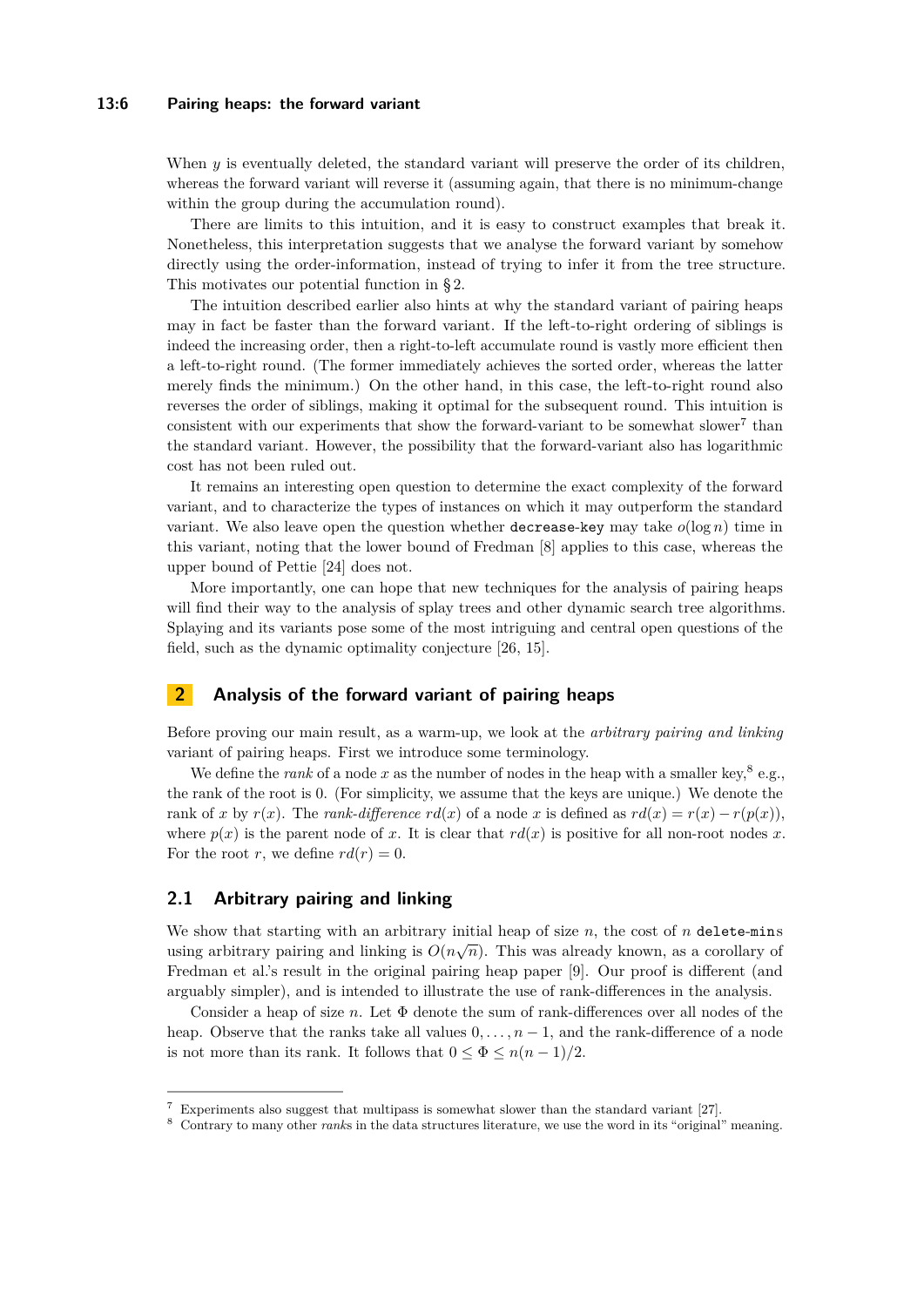For the purpose of the analysis, we slightly change the implementation of delete-min. Rather than deleting the root first, we first do the pairing and accumulation rounds on the children of the root, until the root has only one child. Only then, we actually delete the root. This modified algorithm is equivalent to the original.

In this implementation, all link operations take place between children of the root. Consider a link between nodes *x* and *y*, whose rank-differences are *a* and *b*, respectively. Suppose  $x \leq y$ , and consequently  $a \leq b$ . After the operation, *y* becomes the leftmost child of *x*. The new rank-difference of *y* is  $b - a$ . Observe that the rank-differences of nodes other than *y* remain unchanged, therefore the potential  $\Phi$  decreases by *a*.

▶ **Theorem 2.** *The cost of n* delete-min *operations from an arbitrary initial heap of size n*, *using arbitrary pairing and linking, is*  $O(n\sqrt{n})$ *.* 

**Proof.** Consider a delete-min in which the root has *k* children. In the pairing round we perform  $k/2$  link operations. By the earlier observation, the potential  $\Phi$  goes down by  $a_1 + \cdots + a_{\lfloor k/2 \rfloor}$ , where  $a_i$  is the rank-difference of the "winner" (i.e., smaller node) in the *i*-th link. The values *a<sup>i</sup>* are distinct (since all respective nodes have different ranks, and the same parent), and  $a_i > 0$  for all *i*. Thus, the entire pairing round reduces  $\Phi$  by at least  $1 + 2 + \cdots + \lfloor k/2 \rfloor \geq (k^2 - 1)/8 \geq (k - 1)^2/8$ . The remaining operations can only further decrease the potential.

Let  $k_i$  be the number of children of the root before the *i*-th delete-min operation. (This is also our estimate for the cost of the operation.) The total reduction in potential due to this operation is at least  $\sum_{i=1}^{n} (k_i - 1)^2 / 8$ . On the other hand, the total reduction in potential over all *n* operations is not more than  $n^2/2$ . It follows that  $\sum_i (k_i - 1)^2 \le 4n^2$ . Under this condition, setting  $k_1 = \cdots = k_n = 2\sqrt{n} + 1$  maximizes the total real cost  $\sum_i k_i$  $\mathcal{L}$   $\mathcal{L}$ 

In its current form, the potential function is not well suited for analysing operations other than delete-min; a single insert, for example, may increase  $\Phi$  by a linear term. We sketch a new analysis for sequences of insert and delete-min operations that foretells the technique used in § [2.2.](#page-7-0)

Define the potential of a node *x*, denoted by  $\phi(x)$ , to be  $rd(x)$ , if  $rd(x) \leq \sqrt{n-1}$ , and Define the potential of a hode x, denoted by  $\varphi(x)$ , to be  $\tau u(x)$ , if  $\tau u(x) \le \sqrt{n-1}$ , and  $\sqrt{n-1} + r d(x)/\sqrt{n}$  otherwise. Call nodes of the first kind *light*, and nodes of the second kind *heavy*. The potential function  $\Phi$  is now defined as the sum of  $\phi(x)$  over all nodes *x*. Observe that for a heap of size *n*, the total potential is  $\Phi < 2n\sqrt{n}$ .

Consider the pairing round in a **delete-min** operation. Since there are less than  $\sqrt{n}$  light consider the pairing round in a detect-linit operation. Since there are less than  $\sqrt{n}$  light nodes among the children of the root, all but  $\sqrt{n}$  of the link operations are between heavy nodes. It is easy to verify that a link between two heavy nodes reduces the potential by at least 1. The amortized  $O(\sqrt{n})$  cost of delete-min follows.

Next we bound the amortized cost of an insert operation, considering the increase in potential that it may cause.

First, we have to add the potential of the newly inserted key, which is at most  $2\sqrt{n}$ . (In case the newly inserted key is the new minimum, it does not contribute to the potential.)

The second, more subtle effect of insert is that it may cause a change in the rankdifferences of other nodes. A given node  $y$  is affected by a newly inserted node  $x$  if the rank of x falls between the rank of y and that of its parent  $p(y)$ . If the affected node y is a light node (before the insert), then its rank  $r(y)$  (before the insert) can be larger than  $r(x)$  by at most  $\sqrt{n} - 2$  (otherwise, the rank-difference of *y* would have been too large). There can be at most  $\sqrt{n} - 1$  such nodes, and the potential of each may go up by 1. Otherwise, if *y* is a heavy node, then  $\phi(y)$  may go up only by  $1/\sqrt{n}$ . Overall, the potential  $\Phi$  increases by at most  $2\sqrt{n}$ . The amortized  $O(\sqrt{n})$  cost of insert follows.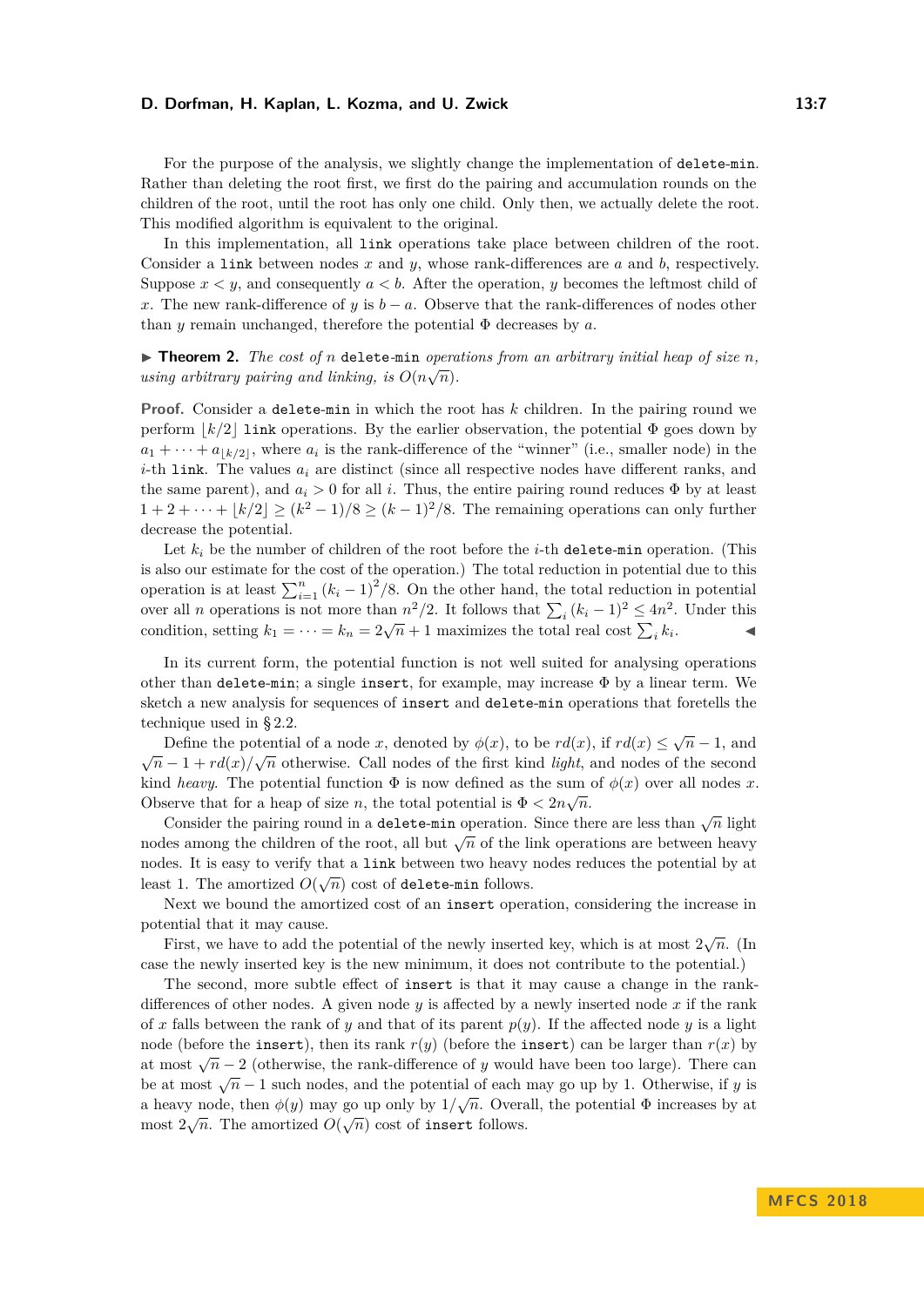#### **13:8 Pairing heaps: the forward variant**

The reader may observe that we ignored the change in potential due to the change in the value of *n*. We can deal with this technicality by keeping *n* unchanged, as long as it does not get *too far* away from the true number of elements. When that happens, *n* can be updated by a standard doubling-halving strategy, without affecting the claimed amortized costs. We discuss this issue in more detail in the context of our main result.

## <span id="page-7-0"></span>**2.2 The main result**

▶ Theorem 1. In the forward variant of pairing heaps, the amortized costs of delete-min and insert are  $O(\log n \cdot 4^{\sqrt{\log n}})$ , where *n* is the number of items in the heap when the operation *is performed.*

To prove Theorem [1,](#page-3-0) we replace the simple potential function used in § [2.1](#page-5-3) by one with a more fine-grained scaling. Again, first we present the tools necessary to analyse the heap in a *sorting mode*, i.e., we compute the cost of *n* delete-min operations on an arbitrary initial heap of size *n*, then we make the necessary changes to analyse both insert and delete-min.

In the following, for the purpose of analysis, we assume that *n* is an upper bound on the number of nodes in the heap, not greater than four times the true value. (Except for the beginning, when the heap is empty, and we set *n* to a small constant value, say  $n = 4$ .) At the end, we describe how we update *n*, if, after a certain number of operations, the true value reaches *n*, or falls far below *n*.

Let  $q = q(n)$  be the *scaling factor* for *n*, an integer that we optimize later; assume for now that  $1 < q < n$ . The *category* of a (non-root) node *x*, denoted  $c(x)$  is defined as  $c(x) = \lfloor \log_q r d(x) \rfloor$ . Observe that  $c = c(x)$  is the unique integer for which  $q^c \leq r d(x) < q^{c+1}$ . For all nodes *x* we have  $0 \leq c(x) < t$ , where  $t = t(n) = \lfloor \log_q(n-1) \rfloor + 1$ , and  $t \geq 2$ .

For all non-root nodes *x*, we define the *node potential* of *x* as

$$
\phi(x) = \frac{rd(x) - q^c}{q^c - q^{c-1}} + c \cdot q
$$
, where  $c = c(x)$ .

For the root *r*, we let  $\phi(r) = 0$ . The total node potential is  $\Phi_N = \sum \phi(x)$ , where the sum ranges over all nodes *x*. Some observations about the node potential are in order.

<span id="page-7-1"></span>I **Lemma 3.** *With the previous definitions, we have:*

- (i) If  $rd(y) = rd(x) + 1$ , and  $rd(x) \ge 1$ , then  $\phi(y) = \phi(x) + 1/(q^c q^{c-1})$ , where  $c = c(x)$ .
- (ii) For every node *x*, it holds that  $0 \leq \phi(x) \leq t \cdot q$ , and therefore  $\Phi_N \leq n \cdot t \cdot q$ .
- **(iii)** *If two nodes of the same category are linked, then* Φ*<sup>N</sup> decreases by at least 1.*

#### **Proof.**

- (i) Suppose  $c(y) = c(x) = c$ . Then,  $\phi(y) \phi(x) = (rd(y) rd(x))/(q^c q^{c-1}) = 1/(q^c q^c)$  $q^{c-1}$ ). Otherwise, suppose  $c(y) = c(x) + 1$ . Let  $c = c(x)$ . Then,  $rd(y) = q^{c+1}$ , and  $rd(x) = q^{c+1} - 1$ . Thus,  $\phi(y) - \phi(x) = (c+1) \cdot q - (q^{c+1} - 1 - q^c)/(q^c - q^{c-1}) - c \cdot q =$  $1/(q^c - q^{c-1}).$
- (ii) From (i) it follows that  $\phi(x)$  is maximal if  $rd(x) = n 1$ . Then,  $c(x) = t 1$ , and  $\phi(x) \leq (q^t - q^{t-1})/(q^{t-1} - q^{t-2}) + (t-1) \cdot q = t \cdot q.$
- (iii) Let us define the function  $f(.)$  that maps  $r d(x)$  to  $\phi(x)$  for all x. It is easy to verify that  $f(\cdot)$  is strictly increasing for  $rd(x) \geq 1$ . Suppose that  $x < y$ , and  $c(x) = c(y) = c$ . Then,  $q^c \leq rd(x) < rd(y) < q^{c+1}$ . Only the potential of *y* changes after the link operation, from  $f(rd(y))$  to  $f(rd(y) - rd(x))$ . We want to show  $f(rd(y)) - f(rd(y) - rd(x)) \geq 1$ . This quantity is minimized if  $rd(x) = q^c$ . By (i),  $f(rd(y) - q^c) \leq f(rd(y)) - q^c/(q^c - q^{c-1}) \leq f(rd(y)) - 1$ . The result follows.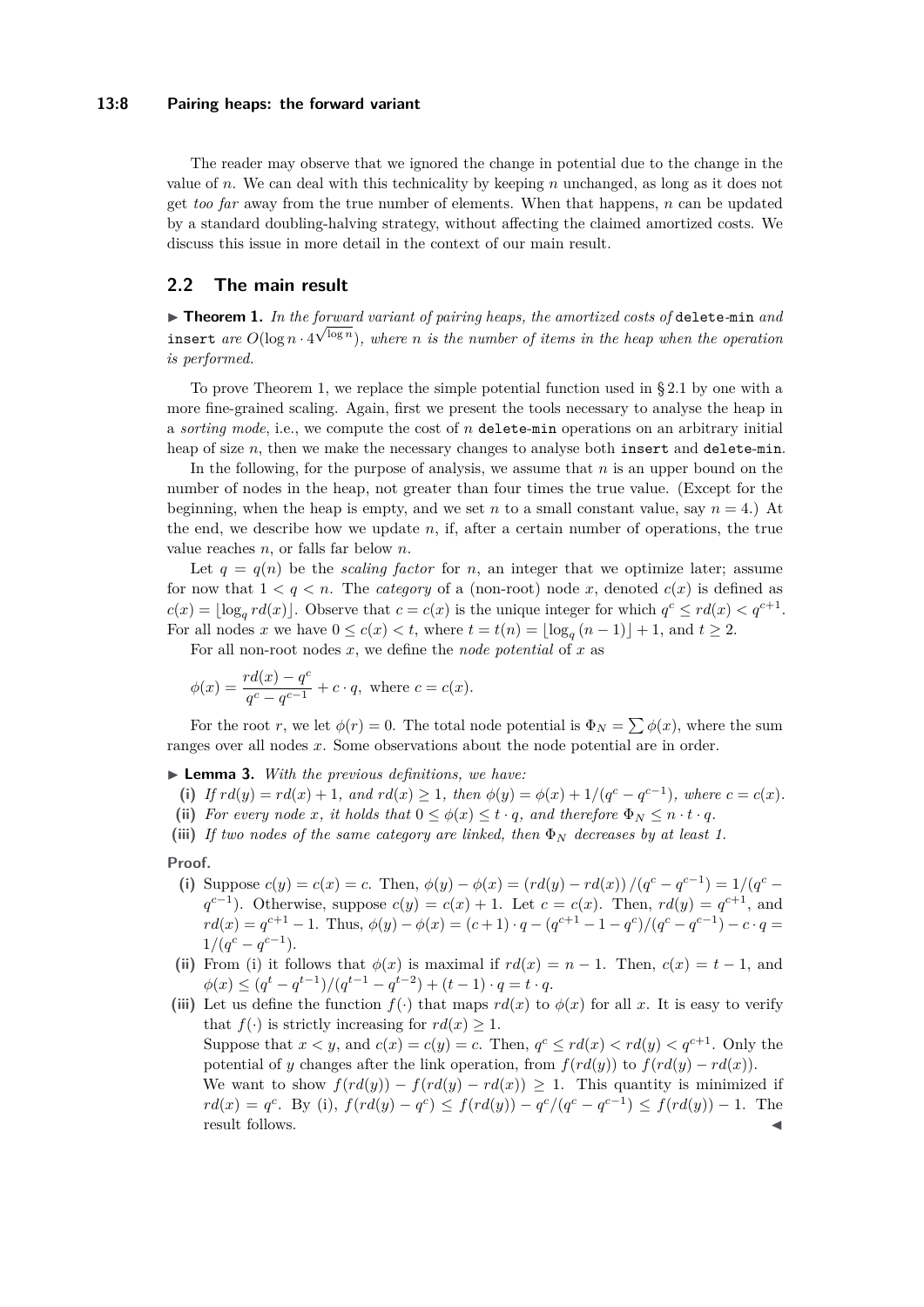Suppose that  $x_1, \ldots, x_k$  are children of the same node in the heap, indexed in left-to-right order. A subset  $\{x_i, x_{i+1}, \ldots, x_j\}$  of these nodes, for  $1 \leq i \leq j \leq k$ , is referred to as a *contiguous group* of siblings. Within the heap, we consider certain contiguous groups of siblings to be *in a box*; this is only for the purpose of the analysis, with no effect on the implementation.

We define a second kind of potential to capture the current state of the boxes. Throughout the lifetime of the heap we maintain a number of invariants about the boxes, as follows.

- **(A)** The size of a box (i.e., the number of nodes in a box) is of the form  $2^b 1$ , for some  $2 \leq b \leq t$ .
- **(B)** Boxes are pairwise disjoint.
- **(C)** A box of size  $2^b 1$  can only contain nodes of category  $b 2$  or smaller.

The *box potential*, denoted  $\Phi_B$  is a sum over all boxes of  $(b-t-1)/t$ , where  $2^b-1$  is the size of the box. In particular, the largest possible box of size  $2^t - 1$  contributes  $-1/t$  to the box potential, and the smallest possible box of size 3 contributes  $(1/t - 1)$ . Observe that  $-n < \Phi_B \leq 0$ . At the beginning of the operations there are no boxes, therefore  $\Phi_B = 0$ .

The *total potential*  $\Phi$  combines the node potential and the box potential, as  $\Phi = \Phi_N + \Phi_B$ . We are ready to analyse the individual operations and their effect on the potential.

**Delete-min only.** Again, assume that the delete-min operation performs the pairing and accumulation rounds first, and deleting the root afterwards. We need to account for the change of node and box potential in all steps.

Consider an operation  $\text{link}(x, y)$ , and assume w.l.o.g. that  $x < y$ , and therefore *x* becomes the parent of *y*. We say that the link is a *good link* if one of the following holds:

- **(1)** before the link *x* and *y* were of the same category,
- **(2)** the link occurs in the accumulation round, is not of type (1), and *y* is the left-to-right minimum before the link (being replaced by *x* in this role).

At a high level, our strategy is to show that for every  $t \cdot 2^t$  link operations, one good link occurs. A good link of the type specified in case (1) decreases the node potential by at least 1. Therefore, by Lemma [3\(](#page-7-1)ii), there are at most  $n \cdot t \cdot q$  such links. (In our current setting no action increases the node potential.) A good link of the type specified in case (2) can occur at most  $t-1$  times during a delete-min. To see that there are no more than  $t-1$  type-(2) good links in a delete-min, observe that such an event necessarily leads to a decrease in category of the current left-to-right minimum, and the number of possible categories is *t*.

The link operations that we charge to a single good link may be scattered through multiple delete-min operations. The purpose of the boxes is to keep track of link operations that we have not yet accounted for.

Let *k* denote the number of children of the deleted root, i.e., the real cost of the operation, up to a constant factor, and let us look in turn at the pairing round, accumulation round, and the deletion of the root.

*Pairing round.* Consider the links involving nodes from a box of size  $2^b - 1$ . If at least one of these is a good link of type (1), we simply remove the box. The result is an increase in box potential by  $(t - b + 1)/t$  due to the deletion of the box, and a decrease in node potential by at least 1 due to the good link. This amounts to a decrease in total potential of  $(b-1)/t \geq 1/t$ . Observe that if the box size before the operation is  $2^2 - 1 = 3$  (i.e., minimal), then the link operation within the box is *always* a good link. This is because, by invariant (C), all nodes in the box are of category 0.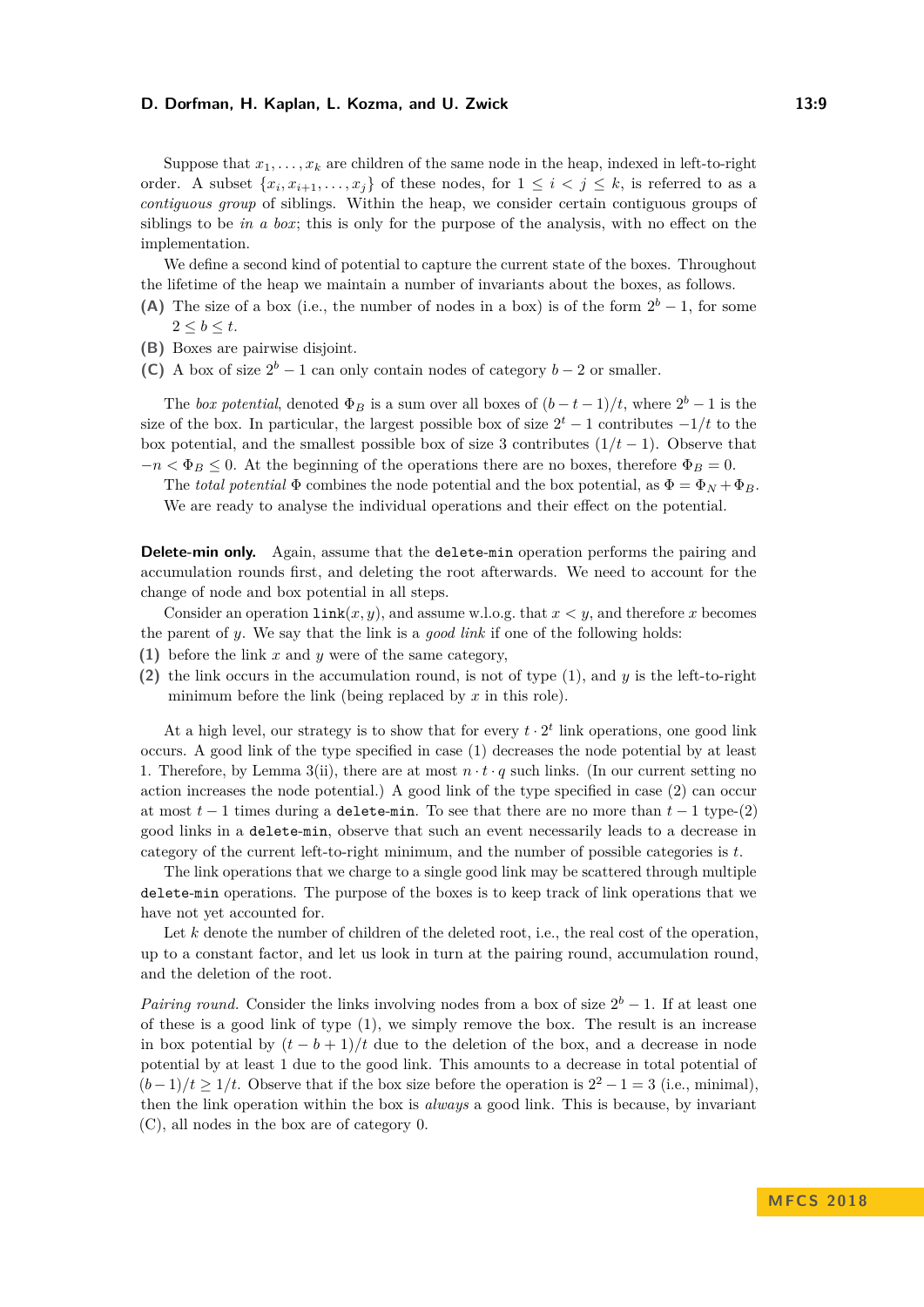<span id="page-9-0"></span>

**Figure 2** The evolution of a box. Numbers indicate categories of nodes. The losers of the comparisons drop out of the box.

Suppose that we process a box of size  $2^b - 1$  for  $b > 2$ , and no good link occurs within the box. Then, the box continues to exist around the winners of the link operations where both nodes were in the same box, i.e., the *losers* of the link operations, and possibly the nodes "on the margin" leave the box. Observe that the size of the box goes from  $2^b - 1$  to  $2^{b-1} - 1$ . Due to the decrease of the box size, we have a decrease in box potential by  $1/t$ , and consequently a decrease by  $1/t$  in total potential. (See Figure [2](#page-9-0) for illustration.)

Now suppose we execute  $T = 2^t - 1$  consecutive non-good link operations without encountering a box. Then, we form a box around the  $2<sup>t</sup> - 1$  winners of these links. Due to the newly created box of maximum size, the total potential decreases by 1*/t*.

Consider a sequence of *T* consecutive links. Then, either (i) one of the links is good, or (ii) we create a new box containing the *T* winners, or (iii) we encounter an existing box. In the latter case, we process the box until its end. Thus, in all cases, for at most  $2T - 1$ consecutive link operations, we achieve a saving in potential of at least 1*/t*. This yields (for the entire pairing round) a decrease in potential of at least

$$
\left\lfloor \frac{k/2}{2 \cdot 2^t - 3} \right\rfloor \cdot \frac{1}{t} \ge \frac{k}{4 \cdot t \cdot 2^t} - \frac{2}{t}.
$$

We need to argue that in the cases described above, the box invariants are maintained. Condition (A) clearly holds in every case. When we create a new box, we only use nodes that are not in a box, therefore condition (B) holds. We never add new nodes to an existing box, thus (B) continues to hold. We next discuss the validity of invariant (C), which is the crucial ingredient of the proof.

When a new box of size  $2^t - 1$  is created, we claim that there cannot be any node of category  $t-1$  within the box. This is because, if any node in the box was of category  $t-1$ , its "winning" of the linking would have happened against another node of category *t* − 1, a type-(1) good link that contradicts our condition for creating the box.

Similarly, when shrinking an existing box from size  $2^b - 1$  to  $2^{b-1} - 1$ , if invariant (C) was true before the operation (i.e., there were only nodes of category  $0, \ldots, b-2$  in the box), then the nodes in the box after the operation can only be of category  $0, \ldots, b-3$ . A node of category *b* − 2 could only have "won" against another node of category *b* − 2, a type-(1) good link that contradicts our condition for maintaining the box. This establishes the invariants.

*Accumulation round.* By Lemma [3\(](#page-7-1)i), the node potential can only further decrease. We need to argue that the box-structure is not destroyed by this round.

Recall that we start with the leftmost node (the current minimum), and keep linking against the nodes from left to right. As long as there is no type-(2) good link, the nodes that we encounter left-to-right become the children of the current minimum in right-to-left order. The box invariants are clearly not affected by this reversal of order, the box, together with its parent node simply moves further down the tree. (Categories of nodes in the box can only decrease.)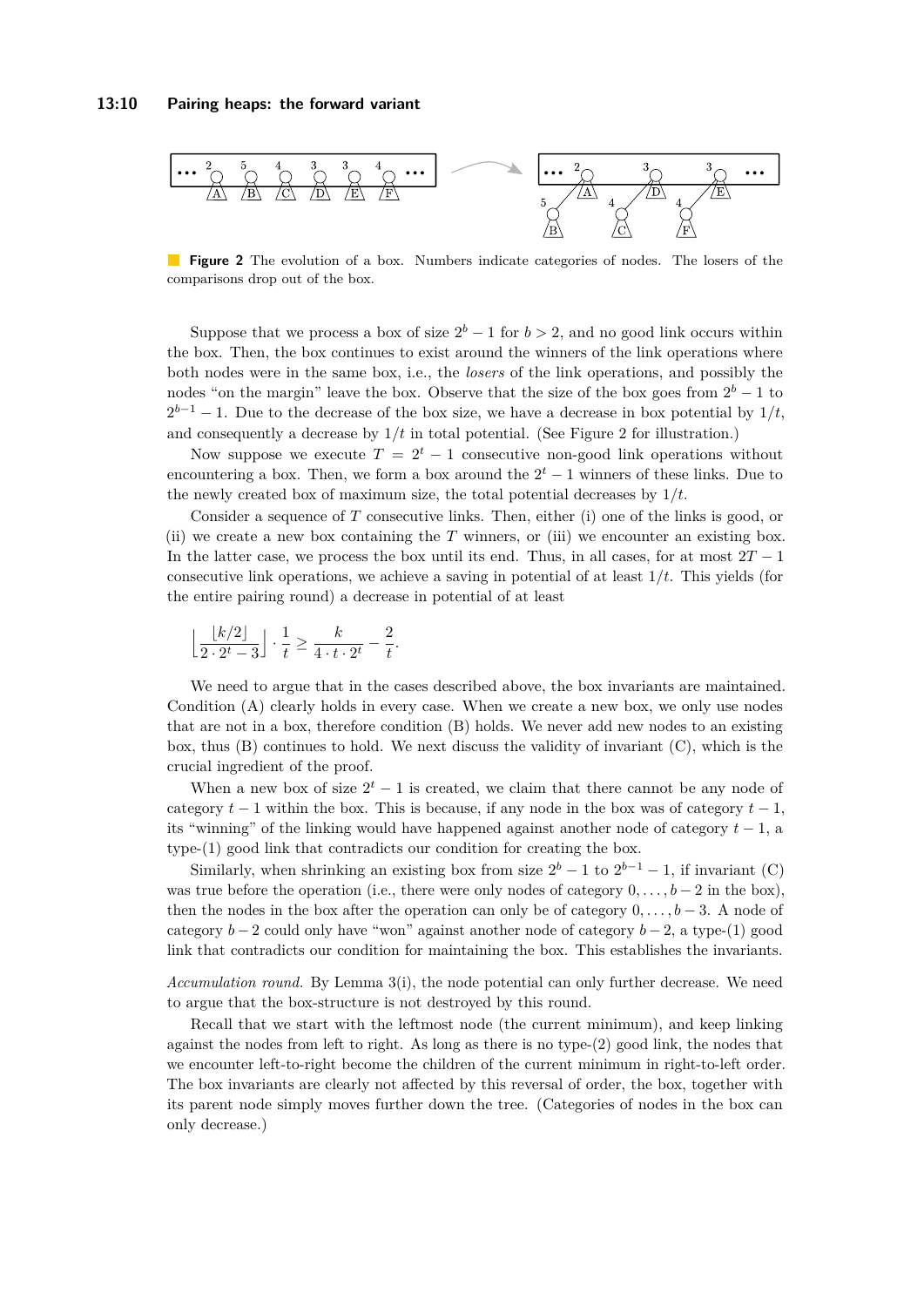If there is a change in the minimum, i.e., a type-(2) event, while we are processing the nodes in a box, then we delete the box. By deleting the box, we may increase the box potential by  $1 - 1/t < 1$ . This is the only kind of potential-change we need to consider in this round, yielding an increase in total potential of at most  $t-1$  (since there are at most  $t-1$  type- $(2)$  events).

*Deleting the root.* The actual deletion of the root leaves the node potential unchanged, since at that time the root has only one child, its successor, which has rank-difference 1, and consequently, node potential 0. The box potential is unaffected, since the root cannot be in a box.

To summarize, if the actual cost of delete-min is  $k$ , then, collecting the terms from the different rounds, the decrease in potential is at least  $k/(4t \cdot 2^t) - 2/t - (t-1) \ge k/(4t \cdot 2^t) - t$ .

Denoting the actual costs of the *n* delete-min oparations by  $k_1, \ldots, k_n$ , for the total potential decrease  $\Delta\Phi$  we have:

$$
\Delta \Phi \ge \left(\frac{1}{4t \cdot 2^t} \sum_{i=1}^n k_i\right) - n \cdot t.
$$

From Lemma [3\(](#page-7-1)i) it follows that  $\Phi \leq n \cdot t \cdot q$ , for an arbitrary heap. For the empty heap, we have  $\Phi = 0$ . Thus,  $\Delta \Phi \leq n \cdot t \cdot q$ . It follows that the total cost is  $\sum k_i \leq (n \cdot t \cdot q + n \cdot t) \cdot (4t \cdot 2^t)$ .

Let us now choose the scaling factor used in the analysis. Recall that  $t = \lfloor \log_q (n-1) \rfloor$ . Fixing  $t = \lfloor \sqrt{\log n} \rfloor$ , we have  $q = O(n^{1/\sqrt{\log n}}) = O(2^{\sqrt{\log n}})$ . Thus, we obtain that the amortized cost of **delete-min** is  $O(\log n \cdot 4^{\sqrt{\log n}})$ .

**Insert and Delete-min.** Next, we consider sequences of insert and delete-min operations, arbitrarily intermixed. The amortised cost of an operation is defined as the true cost *plus* the increase in potential due to the operation.

The analysis of delete-min is the same as before, yielding a decrease in total potential due to a delete-min of at least  $k/(4t \cdot 2^t) - t$ , where k is the actual cost of the operation.

The true cost of insert is  $O(1)$ , but we also need to consider the increase in potential. The box potential is not affected by insert, as we do not create any new boxes and neither the root, nor the newly inserted node are in a box.

When a key *x* is inserted, its first contribution is its own node potential  $\phi(x)$ , in case it becomes the child of the root. (If *x* is smaller than the root, then, after the linking, both *x* and the old root have node potential zero.) By Lemma [3\(](#page-7-1)ii), the resulting increase in the node potential is at most  $t \cdot q$ .

As in § [2.1,](#page-5-3) we need to deal with the fact that an insert operation may change the ranks of existing nodes, possibly increasing their rank-difference. We could proceed with an argument similar to the one in § [2.1,](#page-5-3) estimating the change in potential for nodes in each category. The argument gets complicated, however, because the increase in rank-difference may also cause an increase in category, invalidating the box invariants.<sup>[9](#page-10-0)</sup>

To avoid the issue of updating ranks during an insert operation, we redefine *rank* to take into account not just the items currently in the heap, but also the items that will be inserted into the heap in the future. (Since we use ranks only in the analysis, we can assume that future operations are known to us.) In this way, an insert operation has no effect on

<span id="page-10-0"></span><sup>&</sup>lt;sup>9</sup> We observe that our problem of maintaining the ranks under insertions is reminiscent of the well-studied *ordered list maintenance* problem, for which efficient (although quite involved) solutions exist. Luckily, we can get away with a simpler solution.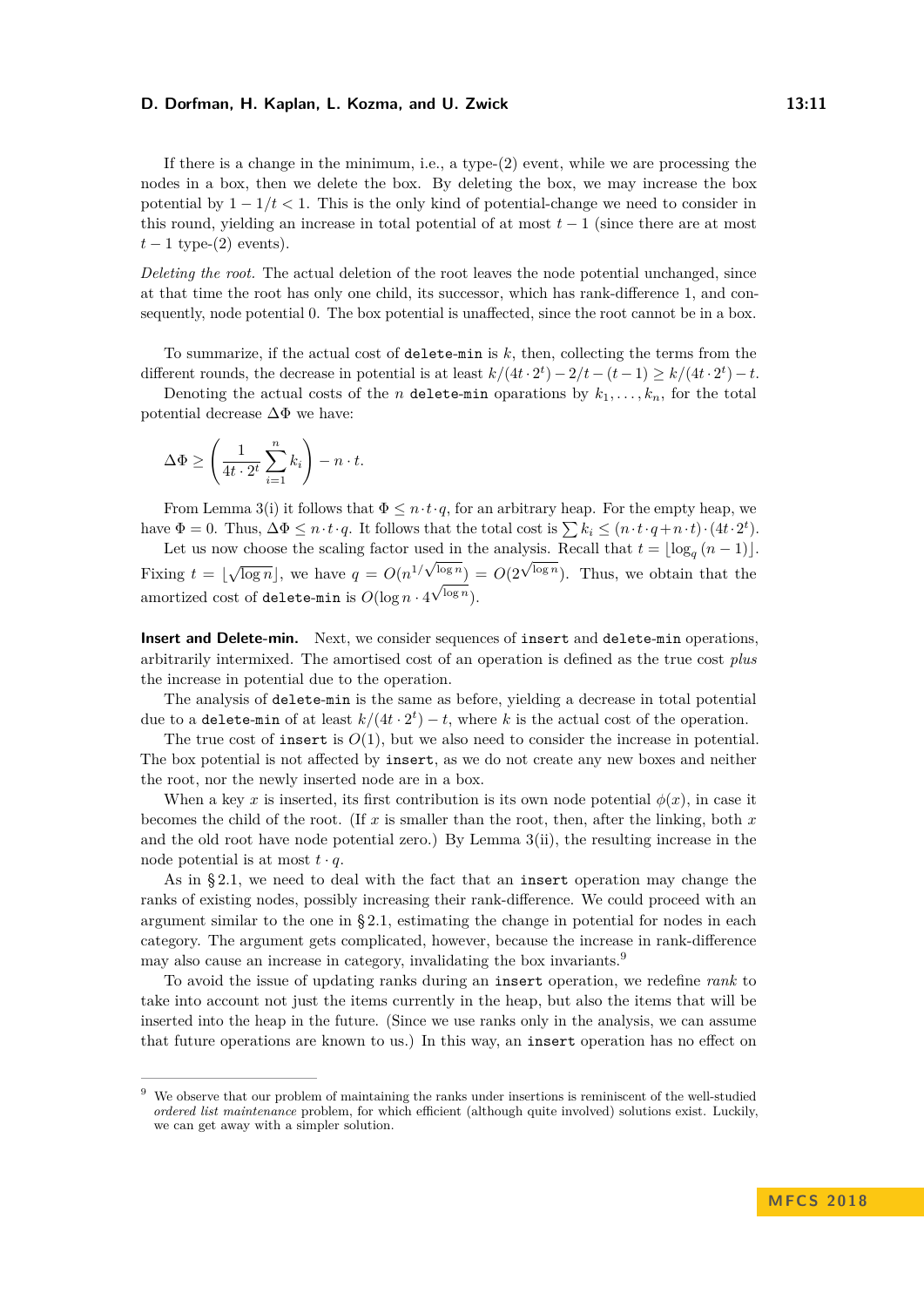#### **13:12 Pairing heaps: the forward variant**

ranks, rank-differences, or categories of existing items, since the rank of the newly inserted item has already been taken into consideration. Therefore, there is no further change in potential that we need to consider.

There remains the issue, that we cannot afford to look *too far* into the future, as we want the value  $n$  to be, at all times, close to the current size of the heap. Therefore, we split the operations into epochs, and keep the value of *n* fixed throughout an epoch. If the heap is empty, e.g., in the beginning, we let  $n = 4$ .

An epoch ends when the true size of the heap increases to *n* (after an insert), or decreases to  $n/4$  (after a delete-min), or if, within the epoch, *n* distinct keys have already been encountered (including those that were in the heap at the beginning of the epoch). In all three cases, we reset *n* to be twice the true size of the heap, remove all boxes, and start a new epoch. (We stress that epochs and boxes are used only in the analysis, with no effect on the actual operation of the data structure.) As mentioned, the ranks of the items are computed with respect to *all items* encountered during an epoch, they are therefore, fixed within the epoch. Clearly, all ranks and rank-differences are still upper bounded by *n*.

We make four observations, all of which are easy to verify based on the preceding discussion: (1) The true size of the heap is between  $\lfloor n/4 \rfloor$  and *n*. (2) Within a finished epoch there must have been at least  $\lceil n/4 \rceil$  operations. (3) The increase in node potential due to the resetting of *n* is not more than  $n \cdot t \cdot q$ . (4) Since the boxes are disjoint, there are less than *n* boxes that we are removing, increasing the total potential by at most *n*.

We distribute the increase in potential of at most  $n \cdot t \cdot q + n$  among the  $\lceil n/4 \rceil$  operations in the finished epoch, obtaining that the *increase* in potential during an insert is at most  $5 \cdot t \cdot q + 4$ , and the increase in potential during a delete-min is at most  $t - k/(4t \cdot 2^t) + 4 \cdot t \cdot q + 4$ . Scaling the potential by  $t \cdot 2^t$ , we obtain that the amortized cost of both insert and delete-min is  $O(t^2 \cdot q \cdot 2^t)$ .

Again, choosing  $t = \lfloor \sqrt{\log n} \rfloor$ , we obtain  $q = O(n^{1/\sqrt{\log n}}) = O(2)$  $\overline{\log n}$ , we obtain  $q = O(n^{1/\sqrt{\log n}}) = O(2^{\sqrt{\log n}})$ , and the amortized costs of  $O(\log n \cdot 4^{\sqrt{\log n}})$  follow.

**Meld.** A meld operation is similar to an insert, in that only one node changes its rankdifference, and thereby its node potential (the root with the larger key). Furthermore, meld also leaves the box potential unaffected, so its analysis goes through similarly to the analysis of insert, yielding the same amortized cost for meld as for insert and delete-min. Observe, however, that if we also include meld operations in a sequence of operations, then the value *n* that appears in the cost no longer denotes just the size of the affected heap, it is instead, the number of items in *all heaps* that we are currently working with.

**Other variants.** The presented analysis is fairly general. It is not difficult to adapt it to the *standard* and *multipass* variants of pairing heaps, yielding similar upper bounds. For the standard variant the analysis is essentially the same as for the forward variant. For multipass, the analysis becomes simpler, since boxes need to be maintained only during individual delete-min operations. However, for these variants, stronger upper bounds are already known, as discussed in § 1.

Recall that during a link operation, the larger of the two items is linked as the leftmost child of the smaller. The reader may observe that the different behaviors of the standard and forward variants depend on this particular way of implementing link. If we were to link by making the larger item the *rightmost* child of the smaller, then the situation would reverse, with the forward variant being easy, and the standard variant hard to analyse.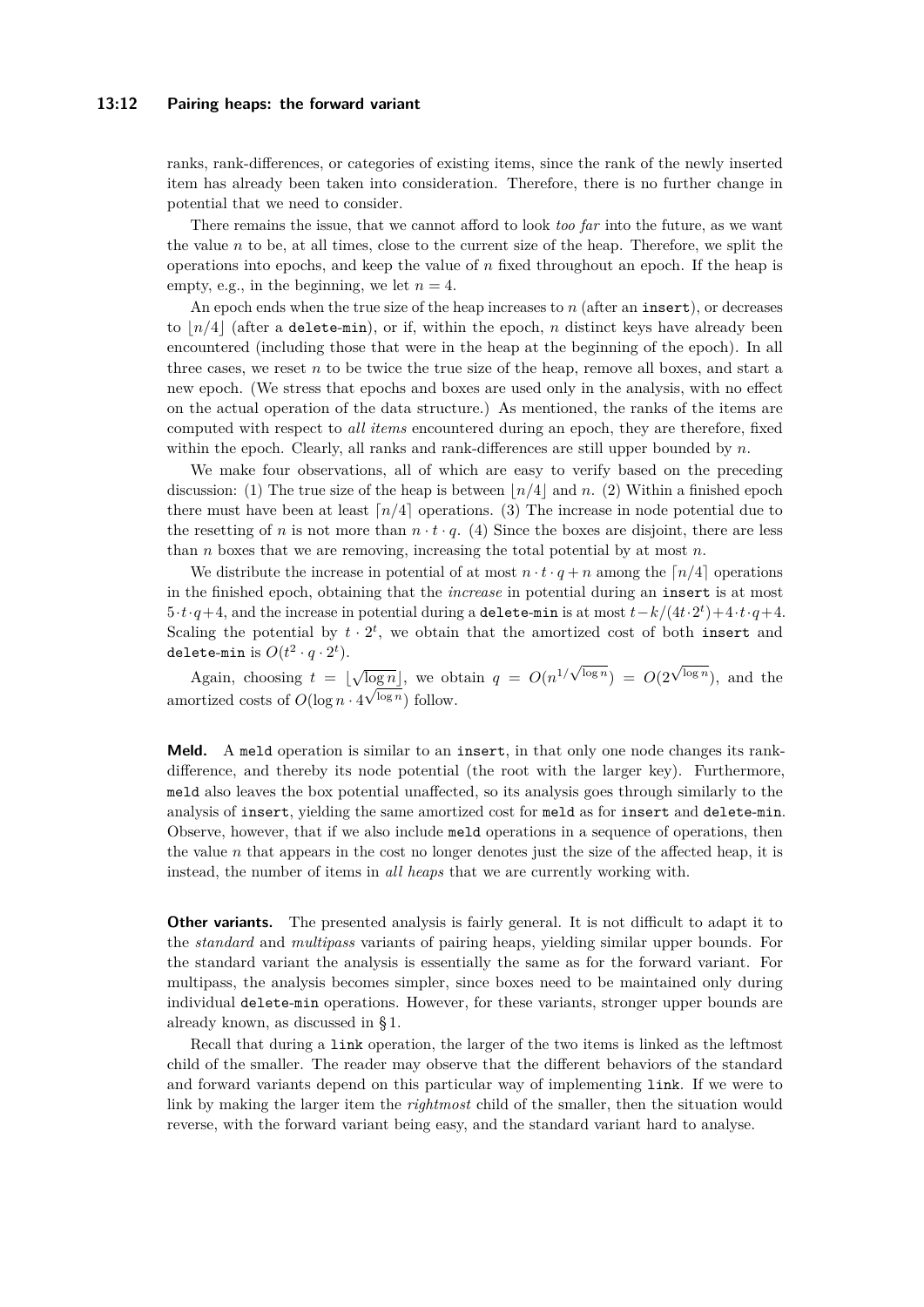We may modify the implementation of link, such as to link *arbitrarily* as the leftmost or rightmost child (i.e., deciding independently for every link operation whether to link at the left or at the right). Our analysis also extends to this more general class of pairing heap algorithms (that use the modified link implementation) with minimal changes. The only difficulty that arises in the new setting is that during the accumulation round, an existing box may split into two, one part going to the left, the other to the right side of the current minimum. To account for this loss, we need to start with a larger initial box  $(4<sup>t</sup>$  instead of  $2^t$ ). The resulting bounds are still of the form  $2^{O(\sqrt{\log n})}$ .

Improving (significantly) the bounds presented in the paper and extending the analysis to other operations should be possible but will likely require new ideas.

#### **References**

- <span id="page-12-5"></span>**1** G. M. Adelson-Velski˘ı and E. M. Landis. An algorithm for organization of information. *Dokl. Akad. Nauk SSSR*, 146:263–266, 1962.
- <span id="page-12-6"></span>**2** Rudolf Bayer. Symmetric binary b-trees: Data structure and maintenance algorithms. *Acta Informatica*, 1(4):290–306, Dec 1972. [doi:10.1007/BF00289509](http://dx.doi.org/10.1007/BF00289509).
- <span id="page-12-12"></span>**3** Parinya Chalermsook, Mayank Goswami, László Kozma, Kurt Mehlhorn, and Thatchaphol Saranurak. Self-adjusting binary search trees: What makes them tick? In *ESA 2015*, pages 300–312, 2015. [doi:10.1007/978-3-662-48350-3\\_26](http://dx.doi.org/10.1007/978-3-662-48350-3_26).
- <span id="page-12-11"></span>**4** Timothy M. Chan. *Quake Heaps: A Simple Alternative to Fibonacci Heaps*, pages 27–32. Springer Berlin Heidelberg, Berlin, Heidelberg, 2013. [doi:10.1007/978-3-642-40273-9\\_](http://dx.doi.org/10.1007/978-3-642-40273-9_3) [3](http://dx.doi.org/10.1007/978-3-642-40273-9_3).
- <span id="page-12-0"></span>**5** Thomas H. Cormen, Clifford Stein, Ronald L. Rivest, and Charles E. Leiserson. *Introduction to Algorithms*. McGraw-Hill Higher Education, 2nd edition, 2001.
- <span id="page-12-4"></span>**6** Amr Elmasry. Pairing heaps with *O*(log log *n*) decrease cost. In *Proceedings of the Twentieth Annual ACM-SIAM Symposium on Discrete Algorithms, SODA 2009, New York, NY, USA, January 4-6, 2009*, pages 471–476, 2009. URL: [http://dl.acm.org/citation.cfm?id=](http://dl.acm.org/citation.cfm?id=1496770.1496822) [1496770.1496822](http://dl.acm.org/citation.cfm?id=1496770.1496822).
- <span id="page-12-8"></span>**7** Amr Elmasry. The violation heap: a relaxed fibonacci-like heap. *Discrete Math., Alg. and Appl.*, 2(4):493–504, 2010. [doi:10.1142/S1793830910000838](http://dx.doi.org/10.1142/S1793830910000838).
- <span id="page-12-3"></span>**8** Michael L. Fredman. On the efficiency of pairing heaps and related data structures. *J. ACM*, 46(4):473–501, 1999. [doi:10.1145/320211.320214](http://dx.doi.org/10.1145/320211.320214).
- <span id="page-12-1"></span>**9** Michael L. Fredman, Robert Sedgewick, Daniel Dominic Sleator, and Robert Endre Tarjan. The pairing heap: A new form of self-adjusting heap. *Algorithmica*, 1(1):111–129, 1986. [doi:10.1007/BF01840439](http://dx.doi.org/10.1007/BF01840439).
- <span id="page-12-2"></span>**10** Michael L. Fredman and Robert Endre Tarjan. Fibonacci heaps and their uses in improved network optimization algorithms. In *25th Annual Symposium on Foundations of Computer Science, West Palm Beach, Florida, USA, 24-26 October 1984*, pages 338–346, 1984. [doi:](http://dx.doi.org/10.1109/SFCS.1984.715934) [10.1109/SFCS.1984.715934](http://dx.doi.org/10.1109/SFCS.1984.715934).
- <span id="page-12-7"></span>**11** Leonidas J. Guibas and Robert Sedgewick. A dichromatic framework for balanced trees. In *19th Annual Symposium on Foundations of Computer Science, Ann Arbor, Michigan, USA, 16-18 October 1978*, pages 8–21, 1978. [doi:10.1109/SFCS.1978.3](http://dx.doi.org/10.1109/SFCS.1978.3).
- <span id="page-12-9"></span>**12** Bernhard Haeupler, Siddhartha Sen, and Robert Endre Tarjan. Rank-pairing heaps. *SIAM J. Comput.*, 40(6):1463–1485, 2011. [doi:10.1137/100785351](http://dx.doi.org/10.1137/100785351).
- <span id="page-12-10"></span>**13** Thomas Dueholm Hansen, Haim Kaplan, Robert Endre Tarjan, and Uri Zwick. Hollow heaps. In *Automata, Languages, and Programming - 42nd International Colloquium, ICALP 2015, Kyoto, Japan, July 6-10, 2015, Proceedings, Part I*, pages 689–700, 2015. [doi:10.1007/978-3-662-47672-7\\_56](http://dx.doi.org/10.1007/978-3-662-47672-7_56).